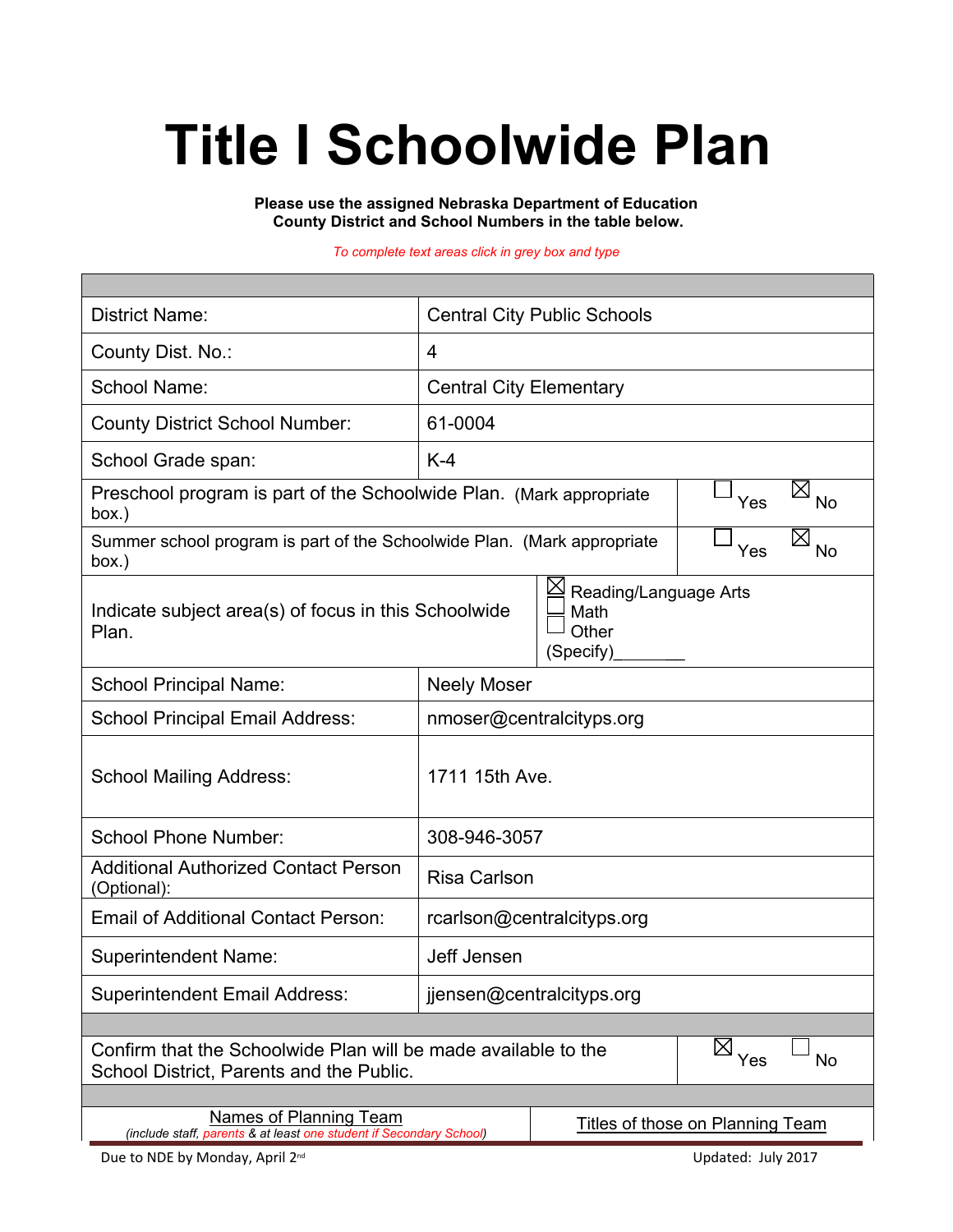| <b>Maegen Thornton</b><br>Jeff Jensen<br><b>Neely Moser</b><br>Risa Carlson<br>Donnette Van pelt<br>Sheila Hiebner<br><b>Brianna Burdick</b><br>Tessa Kroksh<br>B.J. Blase<br>Carrie Jaixson<br>Jessica Meyer<br><b>Tyson Greenwalt</b> |                        |  |  |                                           | Parent<br>Superintendent<br>Principal<br>Title One Teacher<br>Reading Coach<br><b>SPED</b><br><b>Classroom Teacher</b><br><b>Classroom Teacher</b><br><b>Classroom Teacher</b><br><b>Classroom Teacher</b><br><b>Classroom Teacher</b><br>Guidance |  |  |
|-----------------------------------------------------------------------------------------------------------------------------------------------------------------------------------------------------------------------------------------|------------------------|--|--|-------------------------------------------|----------------------------------------------------------------------------------------------------------------------------------------------------------------------------------------------------------------------------------------------------|--|--|
| <b>School Information</b><br>(As of the last Friday in September)                                                                                                                                                                       |                        |  |  |                                           |                                                                                                                                                                                                                                                    |  |  |
| Enrollment: 267                                                                                                                                                                                                                         | Average Class Size: 18 |  |  | Number of Certified Instruction Staff: 22 |                                                                                                                                                                                                                                                    |  |  |
| Race and Ethnicity Percentages                                                                                                                                                                                                          |                        |  |  |                                           |                                                                                                                                                                                                                                                    |  |  |
| White: 91.7 %<br>Hispanic: 5.8 %                                                                                                                                                                                                        |                        |  |  | Asian: 0 %                                |                                                                                                                                                                                                                                                    |  |  |
| Black/African American: .3 %                                                                                                                                                                                                            |                        |  |  | American Indian/Alaskan Native: 5.1 %     |                                                                                                                                                                                                                                                    |  |  |
| Native Hawaiian or Other Pacific Islander: 3 %                                                                                                                                                                                          |                        |  |  | Two or More Races: 7 %                    |                                                                                                                                                                                                                                                    |  |  |
| <b>Other Demographics Percentages</b>                                                                                                                                                                                                   |                        |  |  |                                           |                                                                                                                                                                                                                                                    |  |  |
| English Learner: 3 %<br>Poverty: 44 %                                                                                                                                                                                                   |                        |  |  | Mobility: 11.97 %                         |                                                                                                                                                                                                                                                    |  |  |

| Assessments used in the Comprehensive Needs Assessment<br>(ie. NeSA, MAP, ITBS, AIMS web, DIBELS, CAT etc.) |  |  |  |  |
|-------------------------------------------------------------------------------------------------------------|--|--|--|--|
| <b>DIBELS</b>                                                                                               |  |  |  |  |
| <b>MAP</b>                                                                                                  |  |  |  |  |
| <b>NeSA</b>                                                                                                 |  |  |  |  |

# *Please write a narrative in each box below to correspond to the Rating Rubric.*

*Place documentation in corresponding folder on flash drive to support the narrative.*

## **1. Comprehensive Needs Assessment**

**1.1** *Please provide a narrative below describing how disaggregated data was used in the analysis from the* **1.1** *noods accessment to the interior Provide awareting designed in the argument in the componential filter needs assessment to plan instruction. Provide supporting documentation in the corresponding folder.*

**Our DIBELS data is disaggragated according to the demographics of all students, gender and students who qualify for free and reduced priced school meals.** 

**Enrollment statistics for the 2017-2018 show that approximately 44% if the**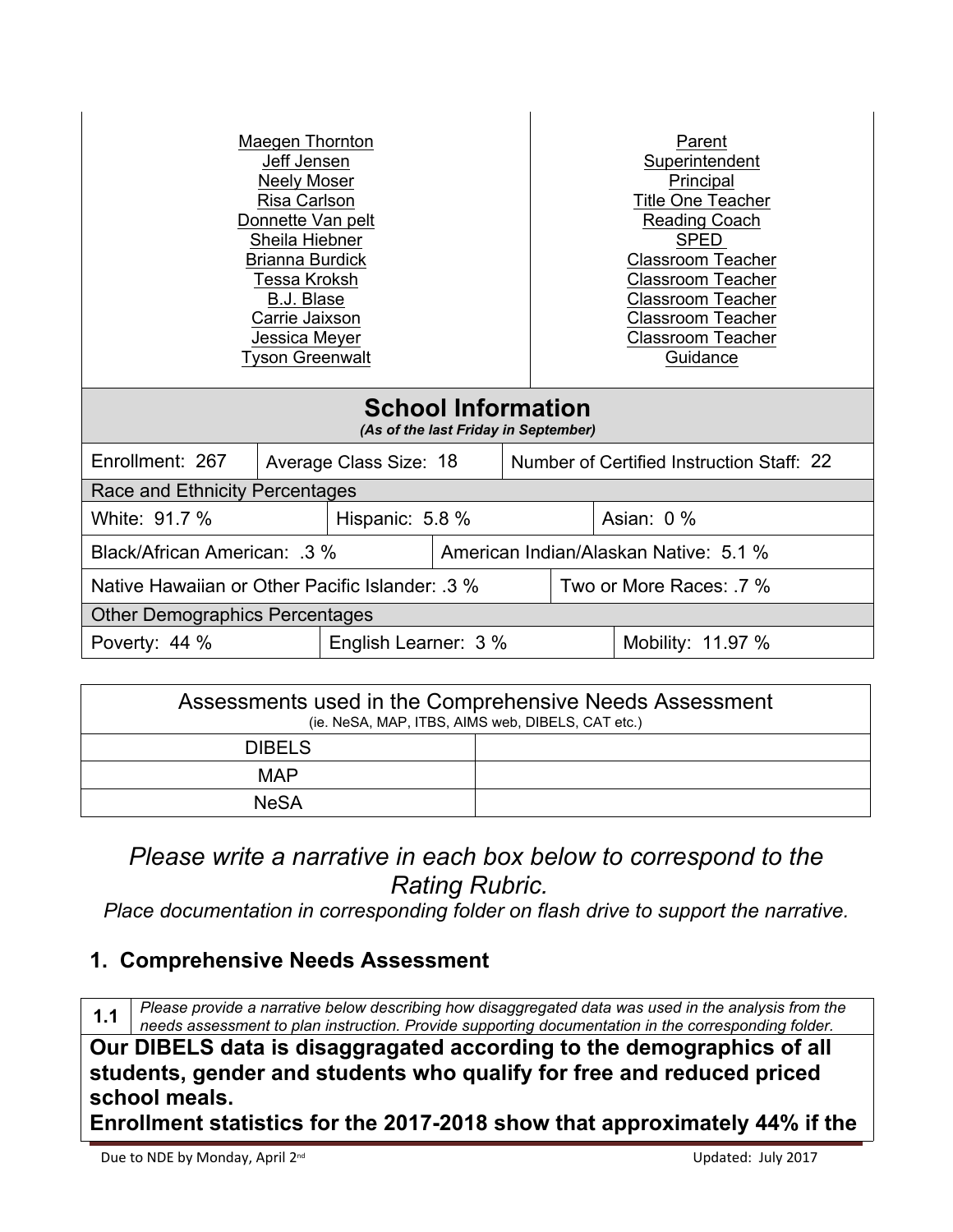**district's students qualify for free and reduced lunch. The graph is included from NDE to show the student characteristic of free and reduced elgibilty and mobility. We also look at the student characteristic of gender and ethnicity with the MAP testing results . Gender and ethnicity are not usually a consideration when grouping students. Those not meeting state standards or scoring below grade level on MAP and/or Reading Mastery assessments are provided additional interventions through the Special Education department, Title 1A instructor , classroom teacher or paraeducator.Instructional materials and interventions are chosen with consideration for providing extra practice to those identified students. This additional support is decided with weekly collaboration meetings with classroom teachers and reading coach. Also it is decided through MTSS meetings which are held every 3 weeks. Our initial NeMTSS Leadership plan is included. This is an ongoing training with the state of Nebraska. During the last 3 years some or all of the leadership team has been sent to these trainings to complete our plan.Included is our MTSS initial form, flowchart, what Tier 1, Tier 2, and Tier 3 students receive, and a sample of our MTSS minutes An example of our ongoing intervention spreadsheet is included. This is on a Google Doc so it is accessed by all certified school staff. It charts a student's interventions beginning in kindergarten through 4th grtade. All students that receive interventions are on this spreadsheet.** 

**1.2** *community to identify the needs of the school. Provide supporting documentation in the corresponding Please provide a narrative below that describes how the building gathered information from parents and folder.*

**We just completed our external visit last spring so our school improvement team is in the process of creating new goals. A survey was provided for parents to complete during our February Parent-Teacher conferences. That information is provided.**

**1.3** *Please provide a narrative below that explains how the Continuous School Improvement Plan identifies ongoing improvement efforts. Provide supporting documentation in the corresponding folder.*

**Included is a list of professional development opportunities that our staff has attended. We had our AdvancedEd external visit last spring so I am including the most recent information in the process to create our School Improvement Plan. Through collaboration meetings , DIBELS progress monitoring, and assessments in our Reading Mastery reading program, we monitor students progress. Interventions are added to an ongoing Google intervention document. This document follows a student's K-6 school** 

Due to NDE by Monday, April 2<sup>nd</sup> Updated: July 2017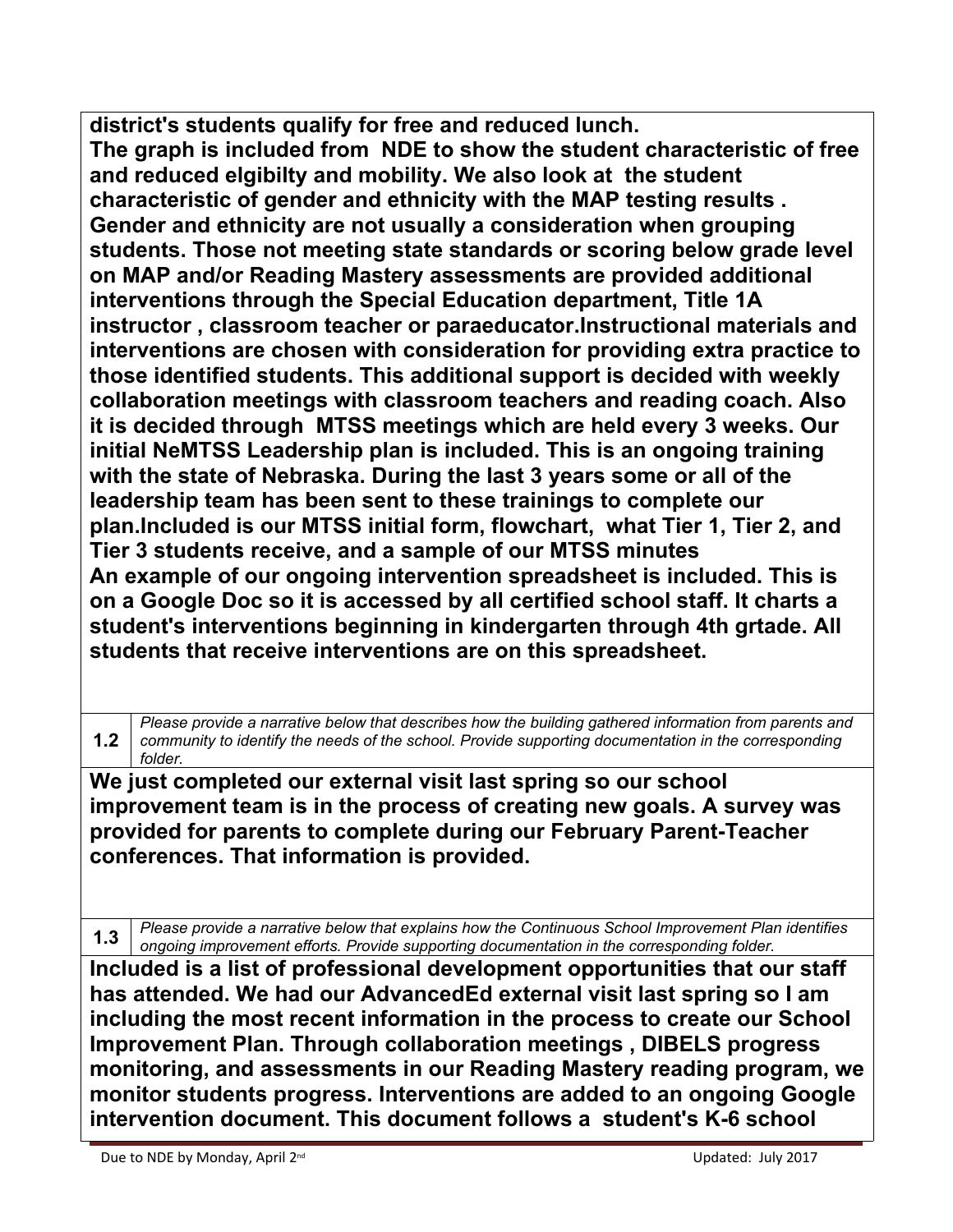**career. A list of interventions that we use is included. One of the most significant strategies used for improvement of reading skills is our involvement in and the implementation of hiring Exemplar as our reading consultant to provide continuous professional development for our Reading Mastery program. This is our third year with Exemplar. A copy of the contract and the dates that the consultant visited is included.** 

# **2. Schoolwide reform strategies**

**2.1** *and how the school regularly monitors and revises the plan based on student needs. Provide supporting Please provide a narrative below that describes the strategies in the schoolwide plan to address the needs of all children, particularly those at risk of not meeting the challenging state academic standards documentation in the corresponding folder.*

**Classroom teachers meet weekly to collaborate by grade level with alternating weeks attended by the reading coach and principal, as needed. With guidance from Exemplar, we have implemented Reading Mastery pacing guides for each reading group. ( a sample of Level 4 is included scroll down to view all). This information is analyzed to plan appropriate interventions and group changes. We use the data from DIBELS Benchmark, Progress Monitoring, MAP and various classroom assessments such as the Reading Mastery checkouts and mastery tests. Samples of the Reading Mastery Program Assessment are included both blank and filled out.** 

**We use an intervention spreadsheet on a Google Doc to record all interventions used for each student. When we identify at-risk students, we plan interventions based on the data. We record the interventions, intervention details, date started, goal, assessment measurement and any additional notes we need for each child. Then, each time we hold a collaboration meeting or an MTSS meeting we review and analyze new data on these students. We determine whether to continue with the current interventions or adapt/change the intervention when the data reflects the need for a change or if they become a Tier 3 student. These changes are noted on the intervention spreadsheet. A sample is provided of a student that is in 4th grade and has had interventions since kindergarten. Our MTSS process is included.** 

## **3. Qualifications of instructional paraprofessionals**

**3.1** *Please provide a narrative below explaining the procedure used to make sure that all instructional*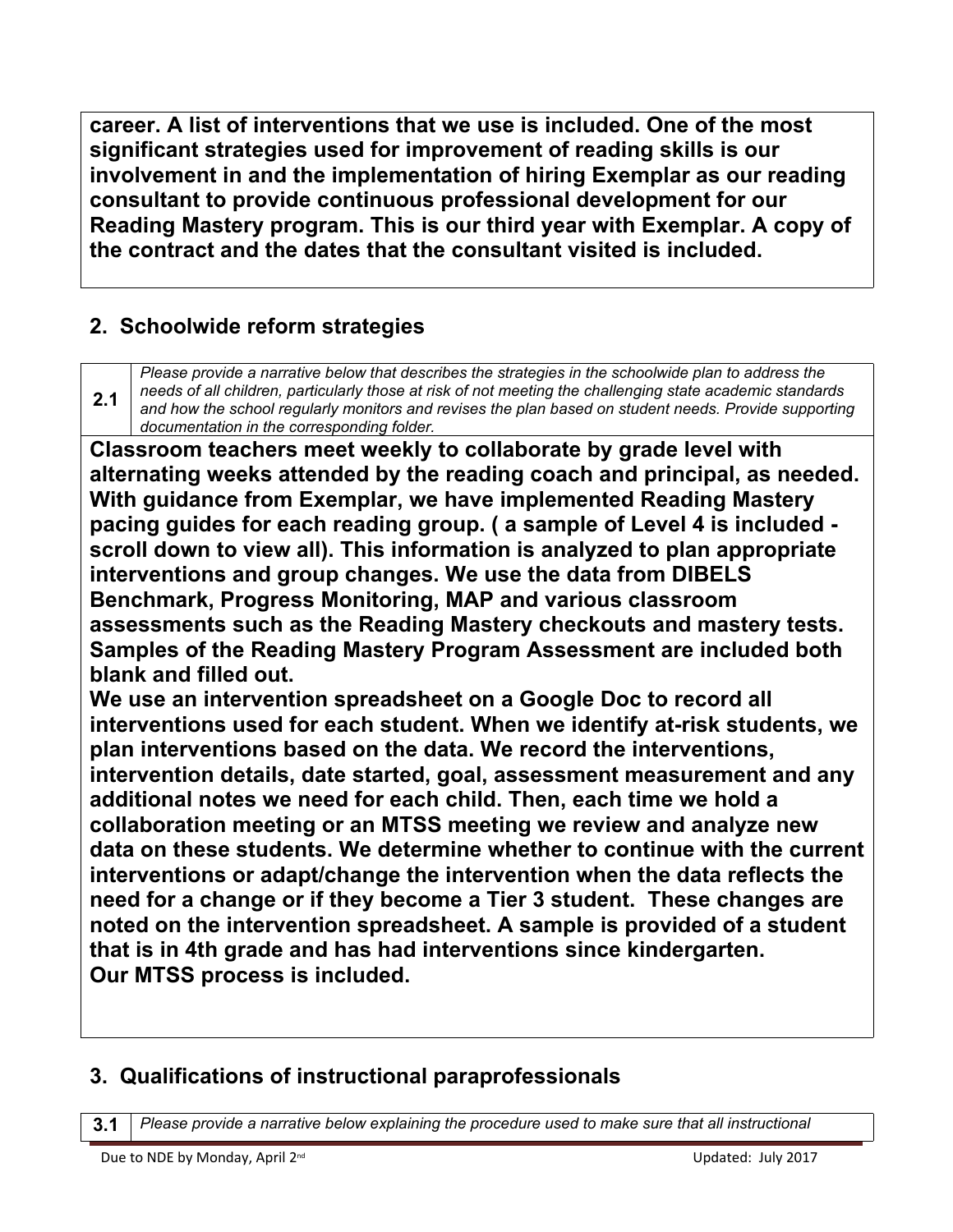*paraprofessionals in the school meet the ESEA requirements. Provide supporting documentation in the corresponding folder.*

**A list paraprofessionals and their qualifications is included. The paraprofessionals who participated in the appropriate components of The Paraeducator Program, developed by The Master Teacher and/or Project Para and passed the two assessments approved by NDE to fulfill the education/training requirements for Title One is also included in this section. The two assessments are 1) Reading, Writing and Mathe:Instructional Support and @) Reading, Writing, and Math: Knowledge and Application.Also included are the ongoing paraprofessional trainings.**

# **4. High quality and ongoing professional development**

**4.1** *teachers to improve instruction and use of data from academic standards is provided for your school. Please provide a narrative below explaining how professional development and other activities for Provide supporting documentation in the corresponding folder.*

**A list of all the ongoing professional development trainings that our K-4 paraprofessionals and certified staff attended since 2015 is included in this section.All the workshops addressour standards and needs assessments of fluency and comprehension. These workshops teach strategies that increase student engagement, accountability, and participation. They are organized around the Marzano framework too.** 

# **5. Strategies to increase parental and family engagement**

**5.1** *Please provide a narrative below explaining how the school-parent compact is jointly developed with parents. Provide supporting documentation in the corresponding folder.*

 **A copy of our current School-Parent compact is included. It is annually reviewed by our team and at our Annual Literacy Night . After reviewing the compact and the parent policy, parents were given the opportunity during the evening to visit with me about this information. I had a table set up in the gym and as parents moved to the different literacy activities they could visit with me. An agenda for the meeting is included.**

**5.2** *Policy or Procedure was developed with parent and family input. Provide supporting documentation in Please provide a narrative below explaining how the school level Title I Parent and Family Engagement the corresponding folder.*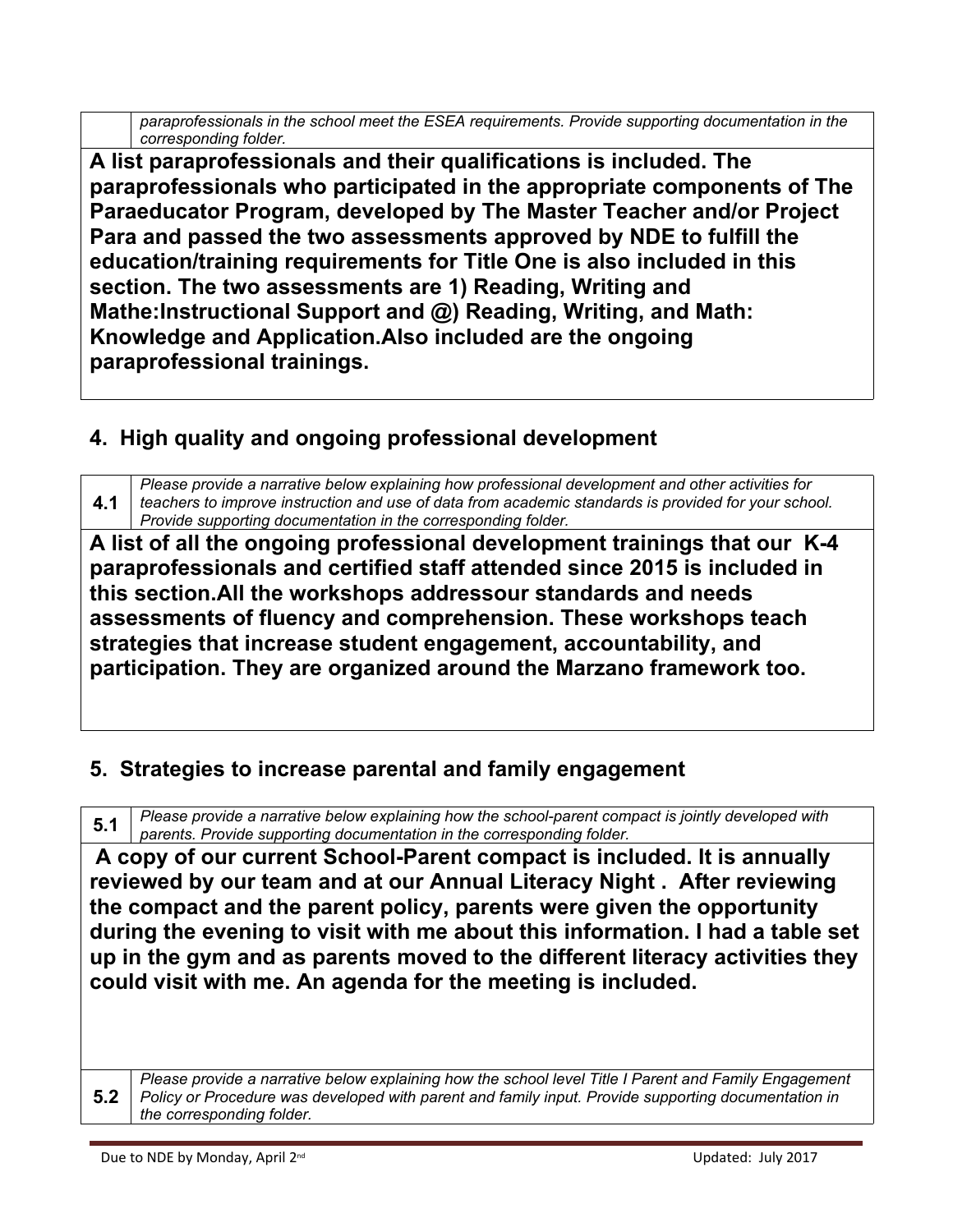**Our school board policies, "Parental Involvement in Education Practices" and "Parental Invovlement in the Title I Program" are included. This policy is reviewed by the board of education each year with parent involvement during the annual meeting. Also, this policy is included in the student handbook each year and is included on the CCPS website. A screenshot is included. The policy is also provided during the Family Literacy Night at the elementary school during our annual meeting.**

**5.3** *is/was held informing parents of the school's participation in Title I. Provide supporting documentation in Please provide a narrative below explaining how, when and where the annual Title I parent meeting the corresponding folder.*

**During our Family Literacy Night we bring families together for an evening of literature and fun. This year it was March 1, 2018. We all gather in the gym before the activities start. This year I presented the Title I information before the activities. Then I set up a table in gym where I had the information for the Title Schoolwide plan, parent compacts and parent policies, if the parents had any questions or input about the parent compact and policies. Plus I had other learning tips of ways they can help their child at home. The Public Library had their table right next to mine where the summer reading program was presented. During the evening we have activities in the gym as well as other places in the building. Then parents and their children return to the gym to get their free book. So as parents are in and out of the gym during the evening, they stop and visit with me and gather the information I have provided. Not only was I able to give the information to all the parents attending, I also had many stop by the table to visit and give feedback on the information.**

# **6. Transition Plan**

**6.1** *program(s) to the elementary school. (Not required for middle or high school programs) Supporting Please provide a narrative below explaining the school's transition plan from early childhood education documentation may also be placed in the corresponding folder.*

**Future kindergarten students are invited to come to school for half a day in order to become familiar with the kindergarten teachers, classrooms, school rules and expectations.This is called Project Kindergarten. This is also a time for the teachers to get to know the students and assess their pre-reading skills to better divide the students into class. DIBELS and Language for Learning assessments are given at this time.**

 **In the spring prior to registering their children, parents of incoming**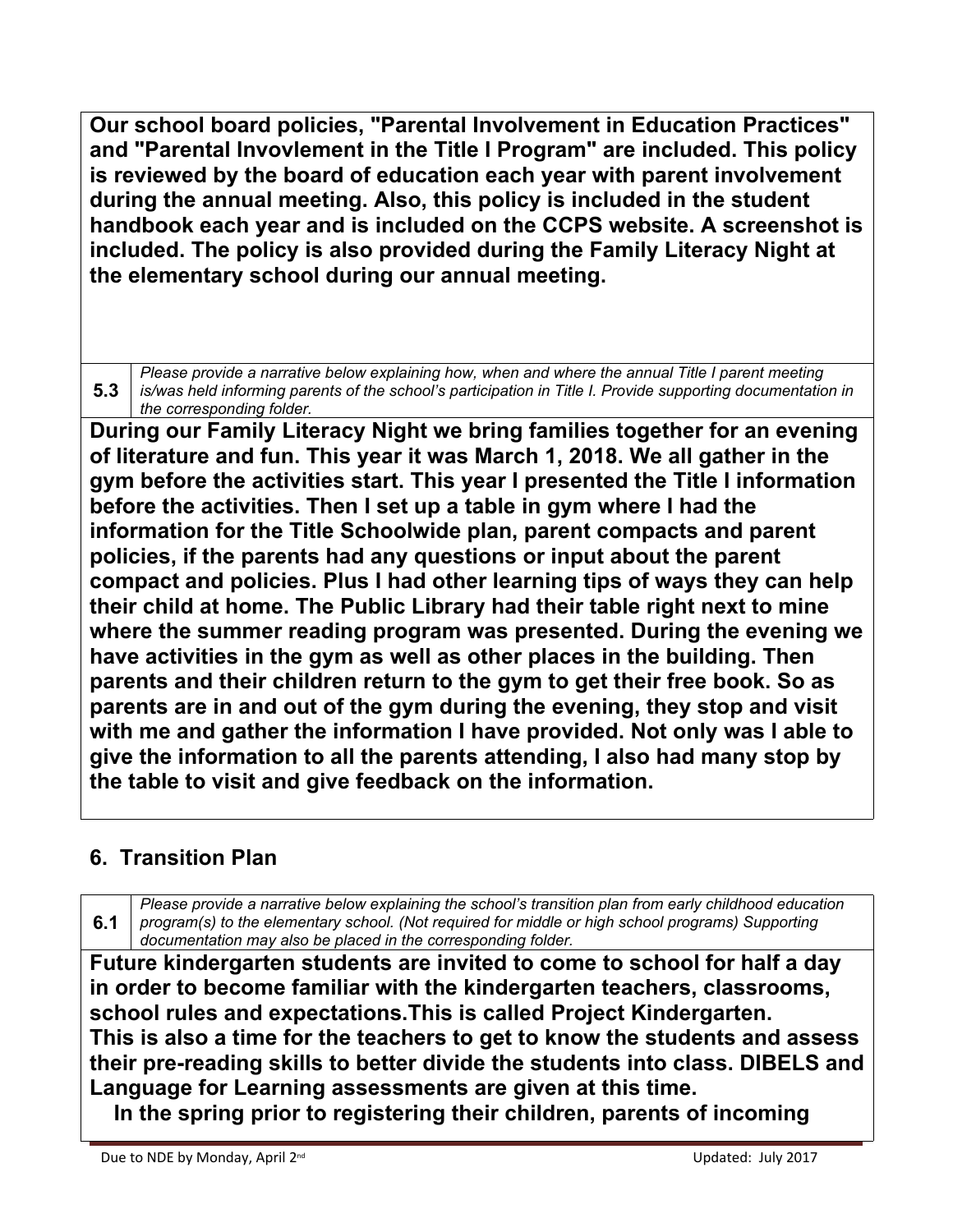**students, participate in an informal session where kindergarten requirements are explained and parent questions are answered. Finally, an Open House in held later in the month so the students can** 

**bring their families to school.**

**IEP transition meetings are held : PreK to Kindergarten.** 

**6.2**  $\,$  school. (Not required for high school programs) Supporting documentation may also be placed in the  $\,$ *Please provide a narrative below explaining the school's transition plan from elementary to middle corresponding folder.*

**There are multiple points of transition in the disrrict.**

**1.IEP transition meetings: PreK to kindergarten, 4th grade teachers/SPED meet with 5th grade teachers/SPED to review incoming 5th graders. 8th grade teachers/SPED meet with 9th teachers/SPED to review incoming 9th grade students. The ongoing intervention spreadsheet created when a child enters anytime during K-6 grade is a valuable tool.**

**2. 4th grade visit the MS in late spring. They meet with 5th grade teachers, the MS principal and are given a building tour by the counselor. Parents are welcomed and encouraged to attend.**

**3. The Transitional Model is used. This is included.**

| 6.3 | Please provide a narrative below explaining the school's transition plan from middle school to high<br>school. (Not required for elementary) Supporting documentation may also be placed in the corresponding<br>folder.                                     |
|-----|--------------------------------------------------------------------------------------------------------------------------------------------------------------------------------------------------------------------------------------------------------------|
| NΑ  |                                                                                                                                                                                                                                                              |
| 6.4 | Please provide a narrative below explaining the school's transition plan from high school to<br>postsecondary education. (Not required for elementary or middle school programs) Supporting<br>documentation may also be placed in the corresponding folder. |
| NΑ  |                                                                                                                                                                                                                                                              |

## **7. Strategies to address areas of need**

**7.1** *of learning time within or beyond the instructional day. Provide supporting documentation in the Please provide a narrative below explaining how the Schoolwide Plan increases the amount and quality corresponding folder.*

**There is no formal before or after school program at this time. An after school program is being discussed but there is no information on that at this time. With that being said, teachers are available and encourage students to ask for assistance and provide support before and after school on as needed basis. The public library works with our PTO to**